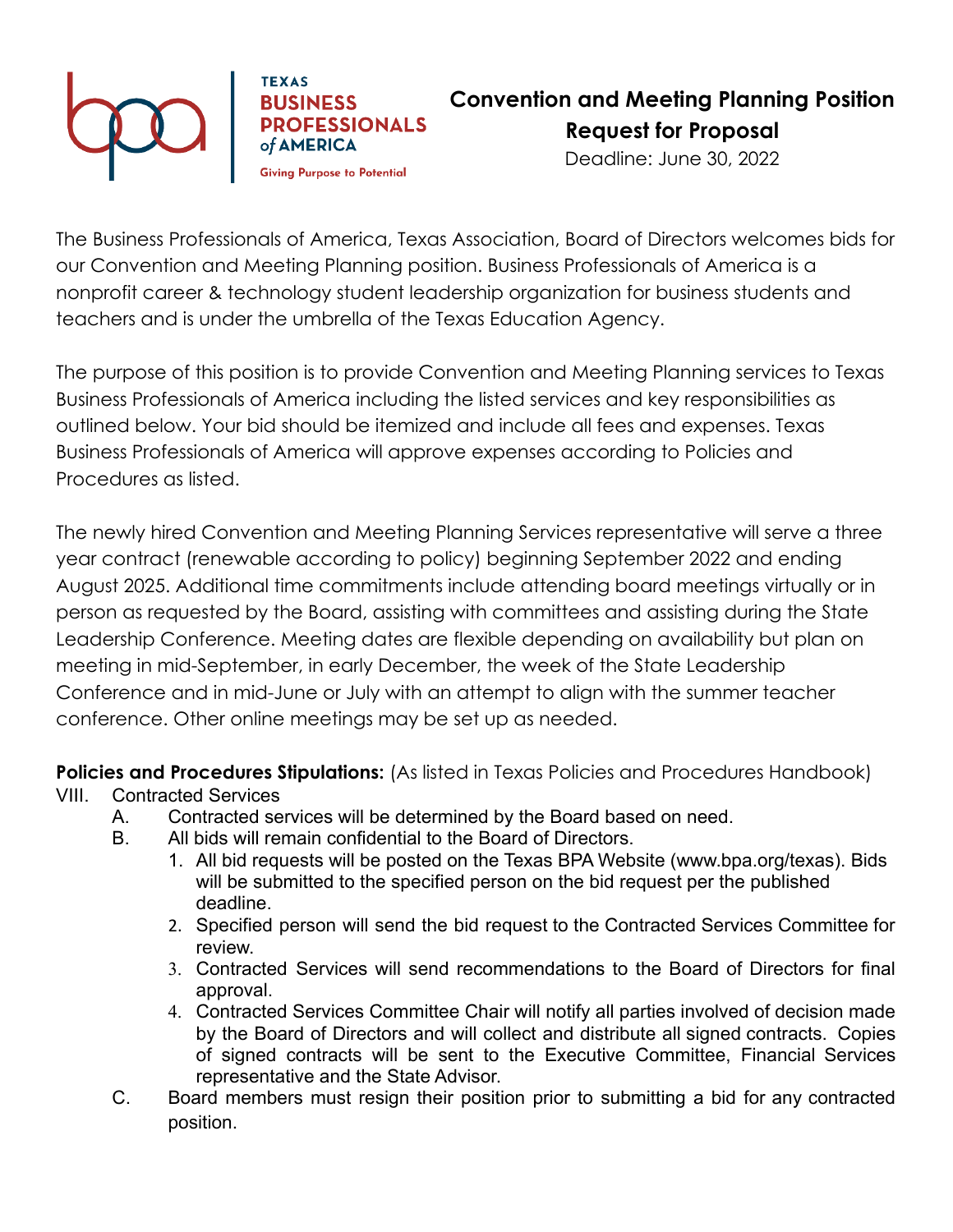- D. Beginning September 1, 2016, contracts will be offered for a three-year term with option for review at yearly intervals and quarterly reports being submitted to the Contracted Services Oversight Committee.
- E. Each service will comply with operational procedures as prescribed by the Board.
- F. The individual or representative providing the services will report directly to the Contracted Services Oversight Committee at the quarterly Board of Directors Meeting.
- G. Budgeted amount is the maximum allowable expense. Every effort by the contracted services provider should be made to expend the minimum amount possible.
- H. All contracted services must have a fiduciary responsibility to the organization to limit expenses incurred to a reasonable amount. Any total reimbursed expense exceeding \$500 over the approved budget must be pre-approved by the Treasurer (Board Chair if Treasurer is not available); any expenditure exceeding \$1,000 over the approved budget must be approved by the Board of Directors.

Listed Key Responsibilities and Performance Measures as per Appendix G-18 - Description as taken from Texas Policies and Procedures Handbook.

## **Title: Convention and Meeting Planning Services**

Key Responsibilities:

- Book all travel for the board and food and beverage needs for all board meetings and conferences
- Communicate all travel bookings to each respective board member and a summary to the board chair
- Negotiate hotel and conference rates for State Leadership Conferences
- Present all State Leadership Conference bid options to the Board
- Coordinate and book meeting facility space for all SLC needs
- Gather requirements from Competitive Events Coordinator on events rooms, equipment, space, restrictions, awards, etc.
- Assign facility space for all State Leadership Conference events, meetings, etc.
- Negotiate rate and secure required equipment for all SLC events, meetings, and extra space
- Present security options for SLC to the Board and book as approved
- Present special event and speaker options to the board and secure as approved
- Complete design and purchase pre-conference book, program, t-shirts, NLC pins, awards, student give-away, and judges' gifts at board direction
- Coordinate with webmaster to post all SLC and other event information
- Provide a detailed SLC report to the Board at the July board meeting
- Book any transportation requirements as part of SLC
- Obtain SLC sponsors and exhibitors
- Make purchases and track costs of travel, meetings, and conferences
- Coordinate and compile all school registration packs for SLC registration
- Plan agenda, budget, and timeline for SLC
- Provide all on-site management during SLC
- Submit budget estimates for new FY to Finance Committee by July meeting
- Transport and store secure test materials and all other supplies
- Attend all board meetings

Key Performance Measures:

- Responds to BPA regional and state related questions within 1 business day
- Travel is booked accurately and communicated to the board within 12 hours of booking
- All bookings come under or meet budget estimates and requirements